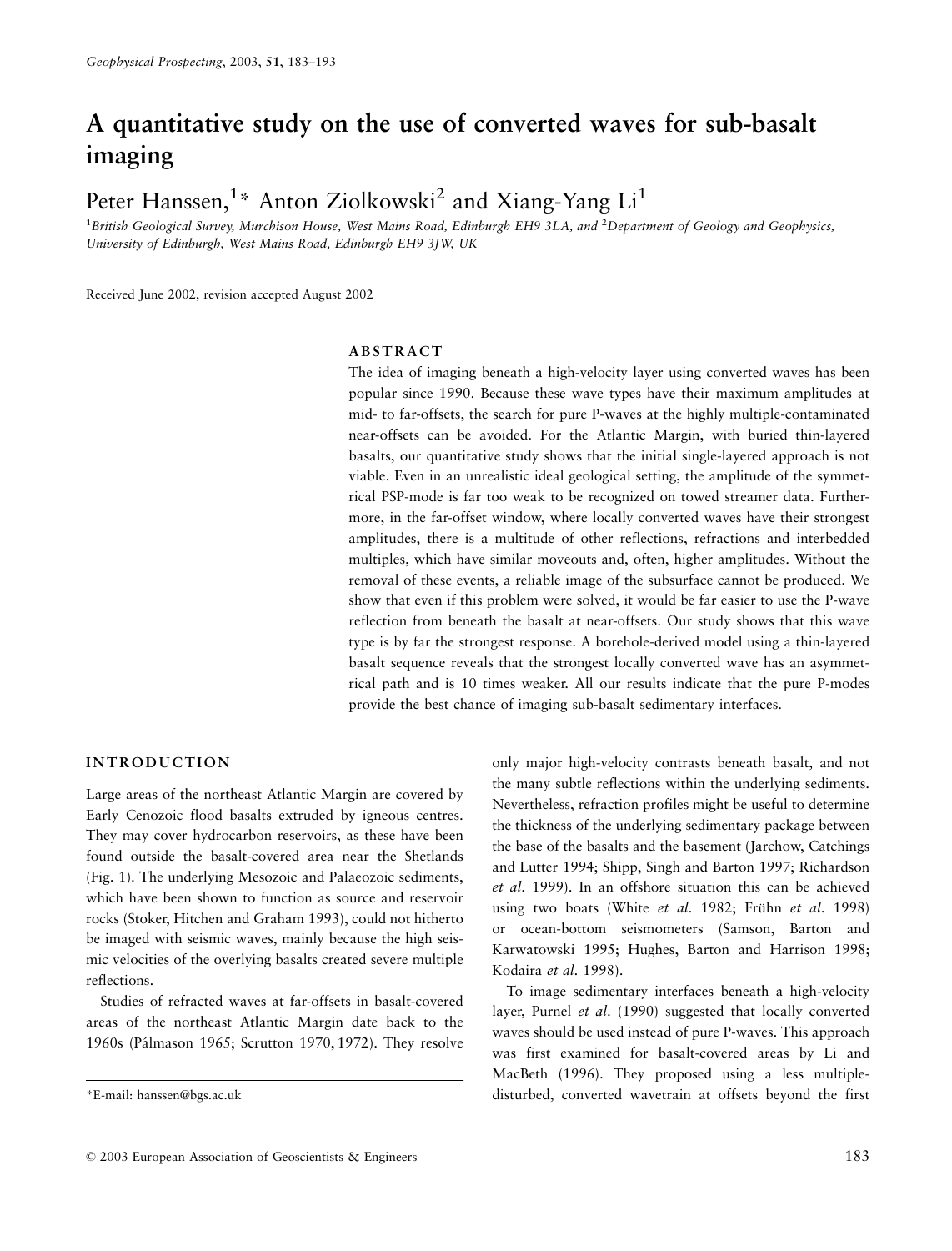

Figure 1 Basalt-covered areas of the northeast Atlantic Margin showing the location of borehole 164/07-1 and hydrocarbon discoveries in the Faeroe-Shetland Basin.

break of the sea-bed reflection (Li et al. 1998). Unfortunately this wavetrain will be disturbed by refracted multiples (Longshaw, Sunderland and Horn 1998), other reflections and interbed multiples (Hanssen, Ziolkowski and Li 1998).

We examine the possibility of recording locally converted shear waves. Starting with a single, thin and homogeneous layer, we increase the complexity of the basalt sequence and use borehole data of alternating basalts and sediments to observe the effects on converted waves. To study changes in the converted-wave responses along the northeast Atlantic Margin, our models vary from intermediate to deep waters and from 200 to 800 m in basalt thickness.

### SINGLE-LAYERED BASALT

Figure 2 shows possible conversions from P- to S-wave or from S- to P-wave at each of the interfaces between lowvelocity and high-velocity layers (here, sediments overlying



Figure 2 Schematic diagram of wave paths for the main reflected waves through a single-layered basalt for a streamer recording.

basalt or sand below basalt). The PSP-wave has S-modes only inside the basalt and the PSS-wave contains only S-modes below the top of the basalt. Both locally converted waves are symmetrical (three-letter notation) and could be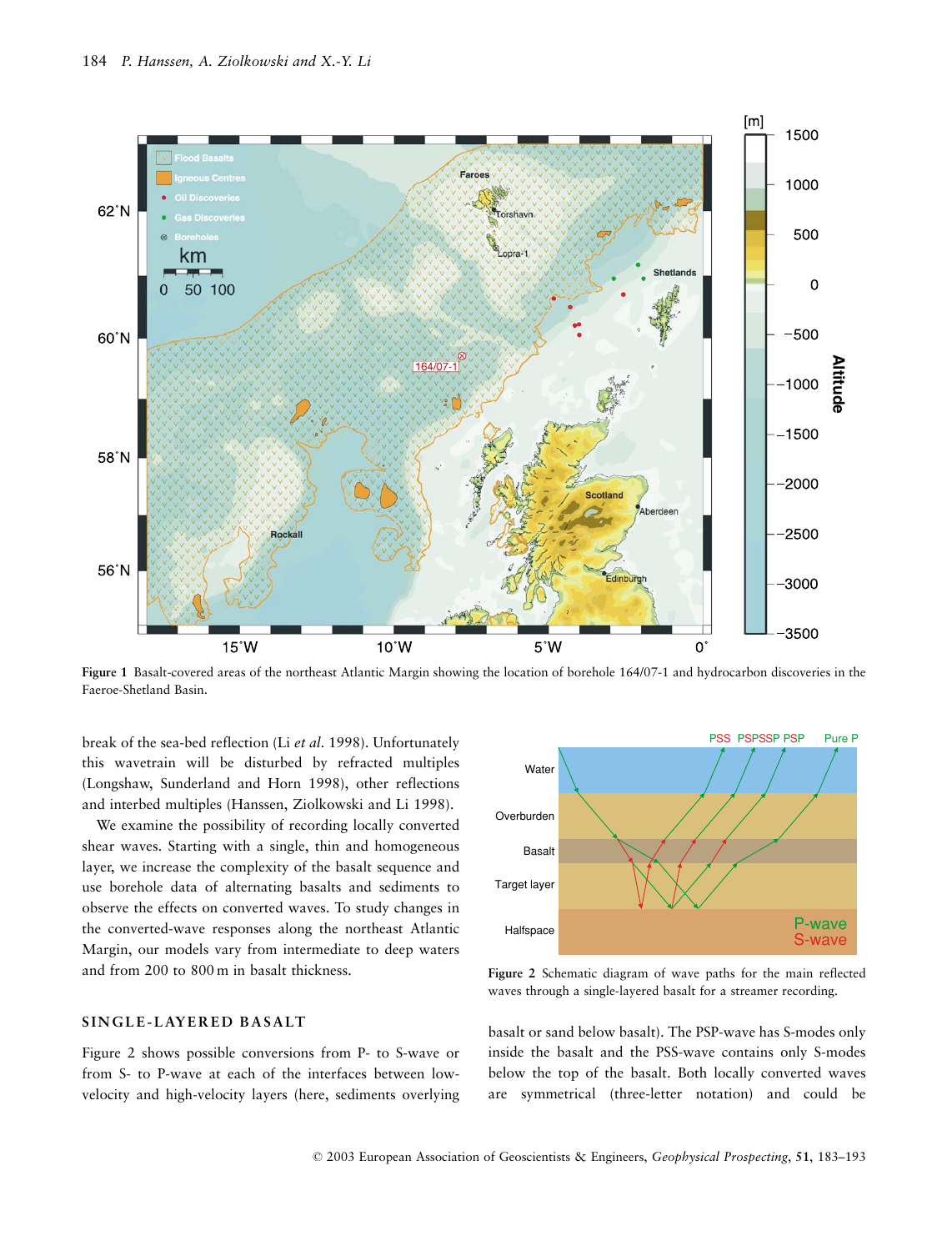processed with standard methods. Other reflections with asymmetrical paths were considered in our study, but only the PSPSSP-mode showed significant amplitudes for a singlelayered basalt.

To investigate in detail the behaviour of converted waves in basalt-covered areas, we first use a simple, horizontally layered, geological model (Fig. 3, top left), which is partly based on seismic results near the Rockall Bank (Li and MacBeth 1996). Two sandstone units form the target interface and are overlain by a homogeneous and isotropic basalt layer, which is itself overlain by a sediment unit and the water column. In this 'ideal model', the shear-wave velocity  $V_S$  of the basalt is close or equal to the primary-wave velocity  $V_{\rm P}$  of the overlying and underlying rocks. This high



Figure 3 Simple, isotropic, horizontally stratified models for an offshore sub-basalt area, and effective reflection coefficients for the four strongest reflections recorded at the sea-surface from the sandstone-sandstone target interface as a function of offset and percentage of source amplitude. Top: 'ideal model' using an idealistic velocity match between the S-wave velocity of the basalt and overlying and underlying sedimentary P-wave velocities. Bottom: 'non-ideal' model with a slight mismatch of the S-wave velocity of the basalt and overlying and underlying sedimentary P-wave velocities.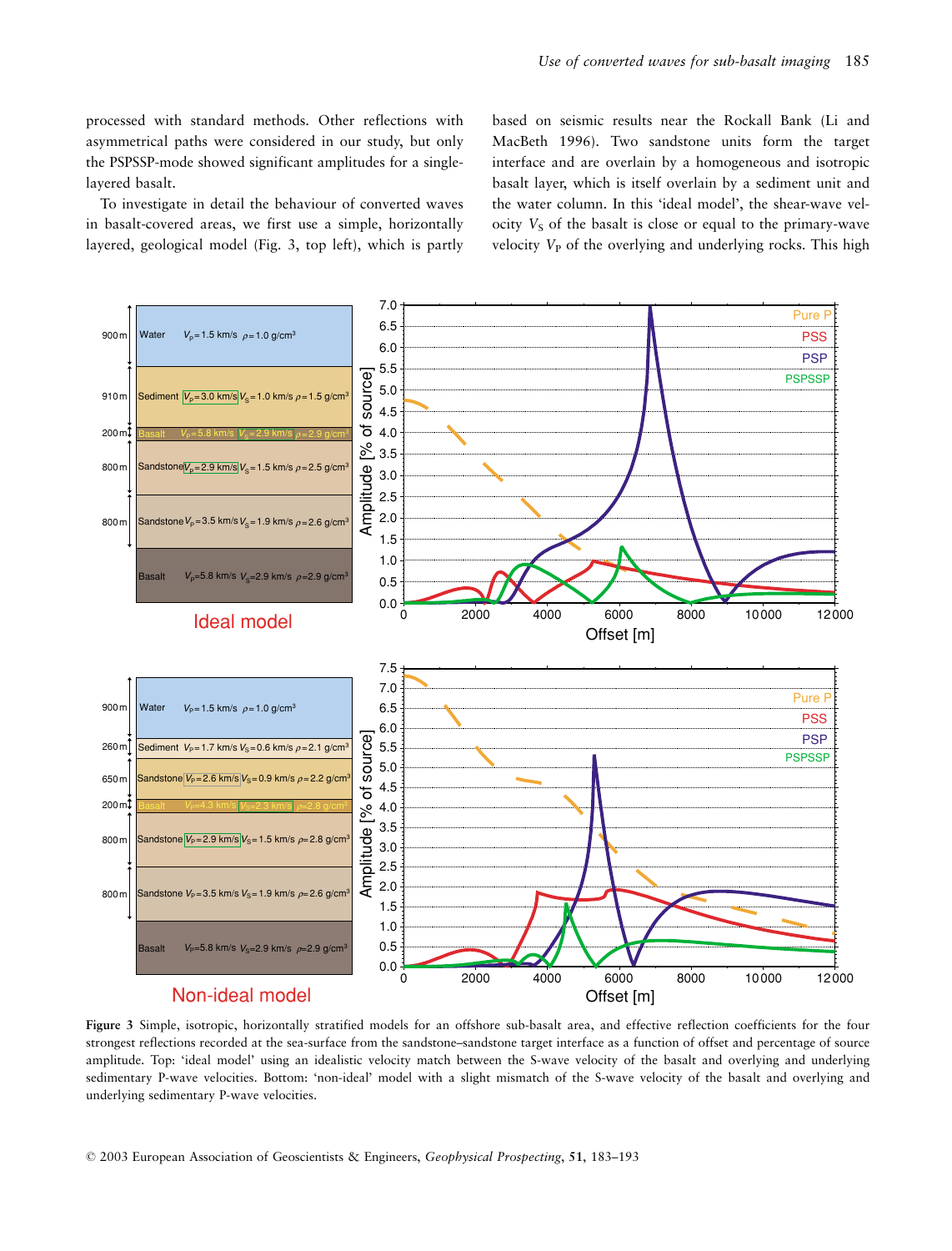P-wave velocity-contrast leads to high conversion coefficients at the top and the bottom interface of the basalt.

For full understanding of the transmission and reflection process through basaltic layers, the effective reflection coefficients have to be considered. The effective reflection coefficient of a target layer consists of all transmission coefficients at the interfaces above for the downgoing and upgoing path in layered media, and the reflection coefficient at the target interface. This can be calculated, using the exact formula for horizontal layered media of Aki and Richards (1980), with a plane wave and not accounting for spherical divergence. We calculated the effective reflection coefficients using all possible wave paths of target reflections for the above model. Figure 3 (top right) shows the resulting effective reflection coefficients of the four target waves with the highest amplitude. The coefficients are normalized by the source amplitude and their moduli are plotted as a function of offset. Owing to the high velocity-contrast at the topbasalt interface, the pure P-wave is refracted shortly after the 6 km offset and only shear modes are transmitted beyond this point. Locally converted S-waves are detectable up to 12 km. Furthermore, it can be seen that the PSP-wave, with S-waves only inside the basalt, has the highest amplitude at offsets around 7km. The amplitude is about 7% of the source amplitude and that of the second strongest converted wave is only 1.9% of the source amplitude. A polarity reversal occurs when a curve touches the zero-amplitude value. This happens once for PSP at far-offsets but not for PSS, which consists only of S-waves below the top of the basalt. The wave with an asymmetrical raypath (PSPSSP) has a similar amplitude to the PSS-mode but experiences three phase changes (or polarity reversals in the time domain), making it more difficult to trace at mid- to far-offsets.

In contrast to the 'ideal model', the velocities of the second 'non-ideal model' (Fig. 3, bottom left) do not match perfectly, which is what we would expect in most cases in the real world. Additionally, the sediment overlying the basalt is split into two parts and has lower velocities and higher densities than the first model (Fig. 3, top left). The basalt layer also has lower velocities and a slightly lower density. The velocities governing the PSP-conversion through the basalt show a greater difference and range from  $V_p = 2.6 \text{ km/s}$  to  $V_s = 2.3$  km/s and to  $V_p = 2.9$  km/s. The effective reflection coefficients for this 'non-ideal model' show an increase in the P-wave amplitude at near-offsets, as shown in Fig. 3 (bottom right). Because the P-wave is not yet refracted at mid-range offsets but is still transmitted through the basalt, we observe a decrease in the PSP-amplitude when compared with the

|                                            |             |                                                           |                                                                                |                                | (1) |
|--------------------------------------------|-------------|-----------------------------------------------------------|--------------------------------------------------------------------------------|--------------------------------|-----|
| $1800 \,\mathrm{m}$                        | Water       | $V_{\rm p}$ = 1.48 km/s                                   |                                                                                | $\rho = 1.0$ g/cm <sup>3</sup> |     |
|                                            | Sediment    |                                                           | $V_p = 3.2 \text{ km/s}$ $V_s = 1.85 \text{ km/s}$ $\rho = 1.5 \text{ g/cm}^3$ |                                | (2) |
| $5000 \,\mathrm{m}$<br>$5200 \,\mathrm{m}$ | Basalt      | $V_{\rm p} = 5.5 \,\rm km/s$ $V_{\rm s} = 3.2 \,\rm km/s$ |                                                                                | $\rho$ = 2.9 g/cm <sup>3</sup> | (3) |
|                                            | Sandstone 1 |                                                           | $V_p = 3.2 \text{ km/s}$ $V_s = 1.85 \text{ km/s}$ $\rho = 2.5 \text{ g/cm}^3$ |                                | (4) |
| $6000 \,\mathrm{m}$                        | Sandstone 2 |                                                           | $V_p = 3.5 \text{ km/s}$ $V_s = 2.02 \text{ km/s}$ $\rho = 2.6 \text{ g/cm}^3$ |                                | (5) |

Figure 4 Initial offshore model with an interbedded high-velocity layer for the calculation of effective reflection coefficients with varying velocity values of the basalt.

'ideal-model' calculations shown in Fig. 3 (top right). The more realistic model shows that the P-wave is present throughout the 12 km offset because of the lower P-wave velocity contrast compared with the 'ideal model'. Except for a sharp peak of the PSP-mode around 5500 m, the pure P-wave is the strongest wave up to about 8000 m offset, compared with 4000 m for the 'ideal model'. The wave with S-waves only through the basalt (PSP) has the highest amplitude from about 8000m onwards. In contrast to the 'ideal model', the PSS-mode is more likely to be recognized and again has no polarity reversals at far-offsets, unlike the PSP-mode, which has one at about 6500 m. The asymmetrical PSPSSP-mode shows the most polarity reversals and is the weakest of the four target reflections.

To examine the three main target waves (P, PSP, PSS) more closely, the effective reflection coefficients were again calculated using the simple model of Fig. 4. The model is based on a horizontally layered and isotropic model from the Rockall Trough, which includes a deep-water layer of 1.8 km. A basaltic layer of 200 m thickness is overlain and underlain by sediments, which initially have P-wave velocities equal to the S-wave velocity of the basalt. Below this, a half-space forms the target interface  $(5)$  at 6 km depth with the sediment layer below the basalt. The density of the high-velocity layer was kept constant and the internal velocity ratio followed  $V_P/V_S = 3^{1/2}$ . To compare the amplitude behaviour of the reflected modes, the velocity ratio between the basaltic S-wave and the sedimentary P-waves  $(V_{S2}/V_{P1})$  was varied between 0.6 and 1.4.

The effective reflection coefficients for the wave with only S-modes below the top of the basalt (PSS) is shown in Fig. 5 (right) as a function of velocity ratio and angle. The calculation reveals two maxima in amplitude for this kind of wave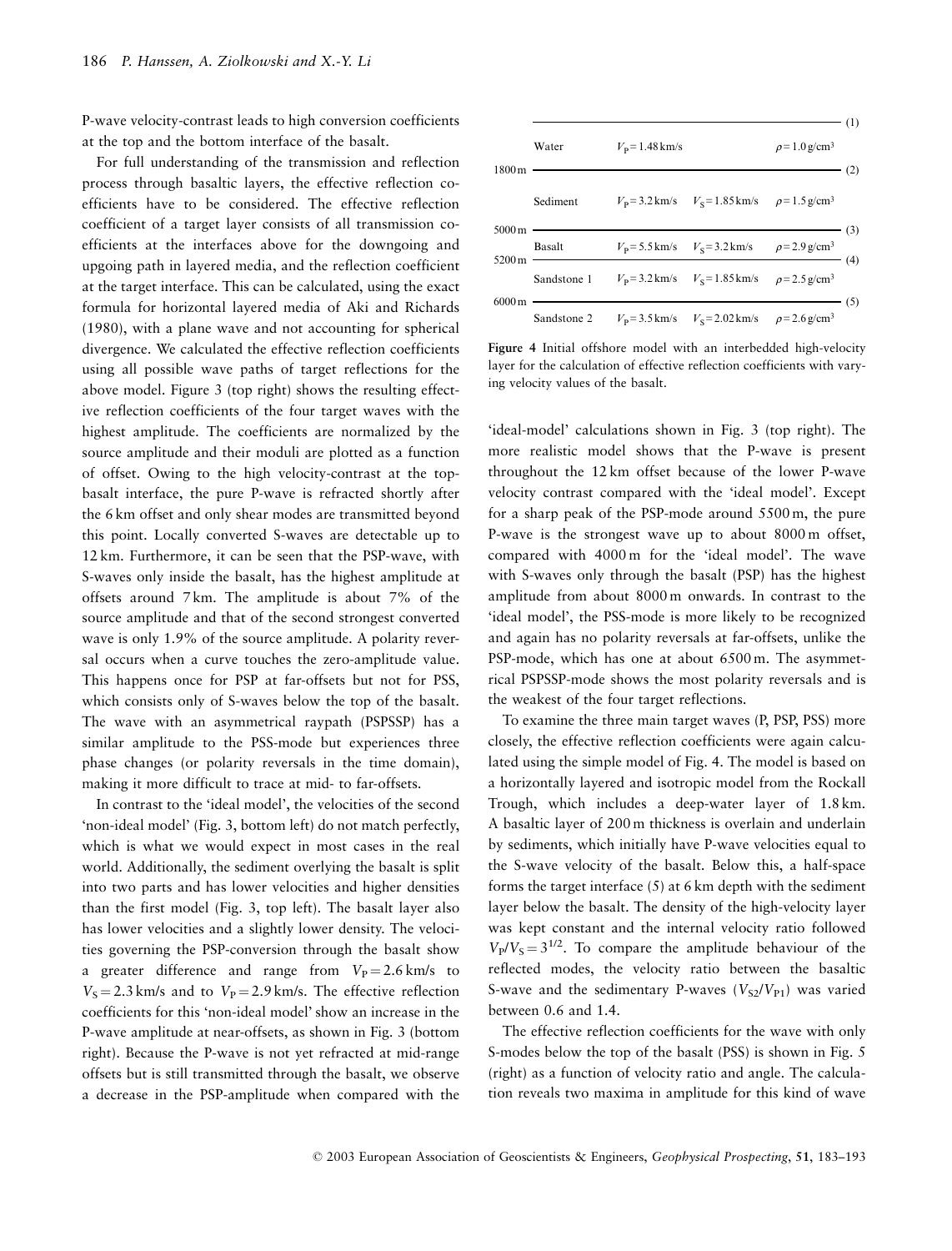

Figure 5 Effective reflection coefficients as a function of incident angle and a varying ratio of the S-wave velocity of the basalt ( $V_{52}$ ) to P-wave velocities of the overlying and underlying rocks  $(V_{P1})$ . Left: for the PSP-mode; right: for the PSS-mode.

mode. If the P-wave velocities of the sediments are greater than or equal to the S-wave velocity of the basalt, i.e.,  $V_{S2}/V_{P1} \le 1$ , we observe a maximum at far-offsets around an incident angle of 66° or 5.1 km offset. For ratios above 1, this maximum decreases and the maximum amplitude for the PSS-mode can be recorded at mid-offsets with incident angles around  $20-30^{\circ}$  (0.9-1.5 km). Overall, the amplitude does not exceed 1% of the source amplitude.

Figure 5 (left) shows the effective reflection coefficient for the PSP-mode as a function of the  $V_{S2}/V_{P1}$  ratio and the incident angle. It shows a distinctive maximum around a velocity ratio of 1. This corresponds to the original model where the P-wave velocities above and below the basalt equal the S-wave velocity inside the basaltic layer. The maximum is also sharply restricted to an incident angle of 66° or 7.3 km offset. As for the PSS-mode, the PSP-mode can be recorded only at large offsets. Furthermore, the maximum amplitude of this locally converted shear wave reaches 4.1% of the source amplitude, which is four times stronger than the maximum amplitude of the PSS-mode. By contrast, the peak of the maximum amplitude of the PSP-mode is very narrow and can be observed only in ideal circumstances, compared with the wider amplitude peak of the PSS-wave. Figure 6 shows the effective reflection coefficient of the PSP-mode compared with the pure P-wave reflection of the sub-basalt target. The amplitude of the P-wave at near-offsets exceeds the amplitude of the locally converted wave, not only where the S- and P-wave velocities do not match but also at a ratio of  $V_{S2}/V_{P1} = 1$ . We observe a narrow band of maximum amplitude for the PSP-mode at large incident angles, compared with the almost constant amplitude of the P-wave for small incident angles. Furthermore, it shows that the P-wave amplitude reaches values at least double the size of that of the PSP-wave. This is the case not only when the S-wave velocity of the basalt is lower than the P-wave velocity of the overlying and underlying layers ( $V_{S2}/V_{P1}$  < 1), but also when the S-wave velocity of the basalt is higher than the overlying and underlying P-wave velocities  $(V_{S2}/V_{P1} > 1)$ .

Using the 'ideal model' of Fig. 3 (top left), we calculated a full-waveform seismogram using a Ricker wavelet with a centre frequency of 25 Hz. This and the following synthetic seismograms were calculated using the full-waveform modelling package Osiris by Ødegaard (Vilmann, Gerstoft and Krenk 1998). Figure 7 shows the proposed less-disturbed wavetrain (Li and MacBeth 1996) between 5 km and 12 km offsets, using the sea-bed and top-basalt reflections (yellowdashed traveltime curves) as mute borders. On top of the synthetic seismogram, the traveltime curves of the three main locally converted waves are plotted with additional traveltime curves for some other reflections (red-dotted), refracted waves (green-dotted) and interbed multiples (turquoisedashed). We observe reflections, which follow the PSP and PSS trend, but the moveouts of these waves are very similar to those of interbed multiples. Even using a simple model like this, it is impossible to distinguish between multiples and target reflections. The asymmetrical PSPSSP-mode is too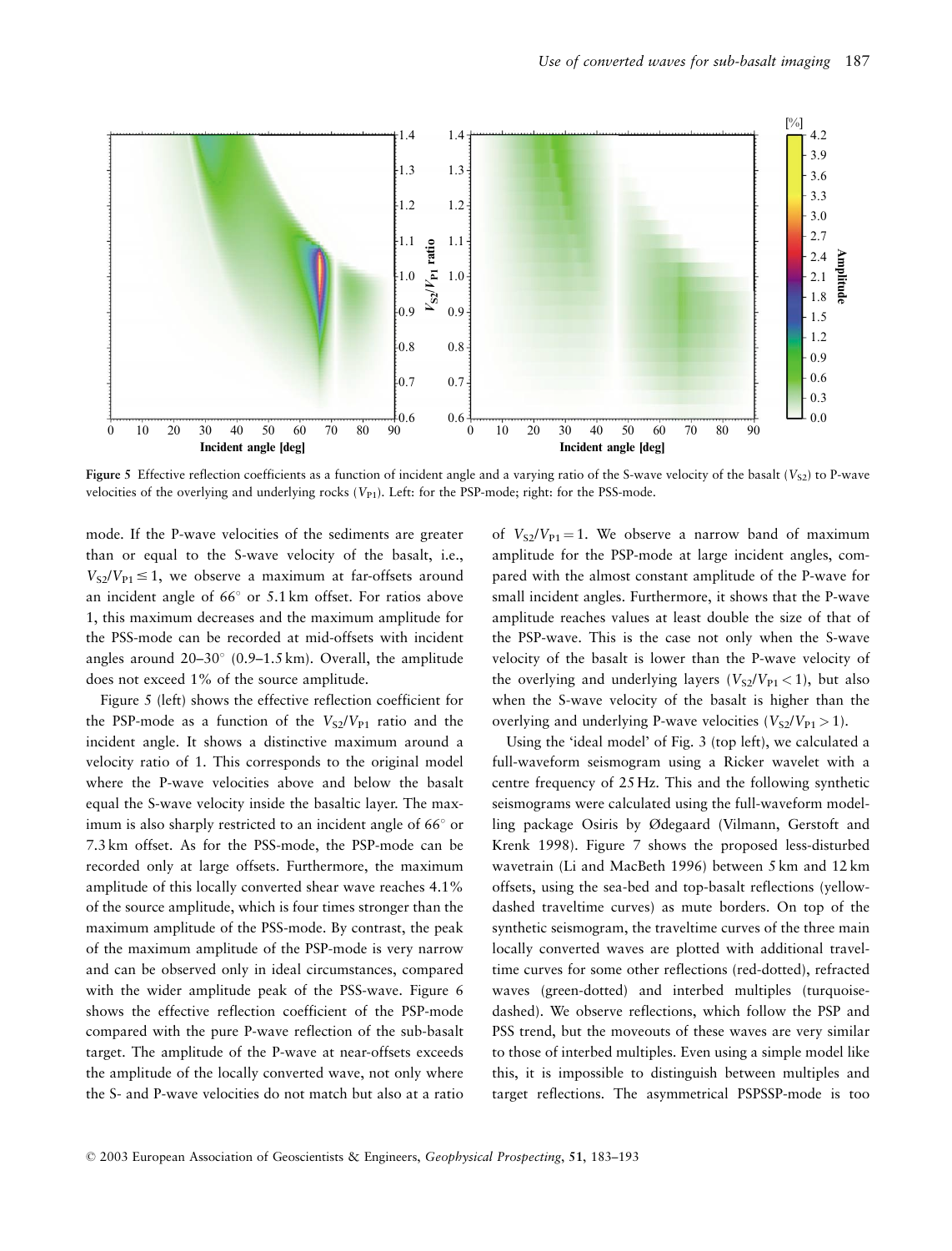

Figure 6 Effective reflection coefficients for the pure P-wave and the PSP-mode as a function of incident angle and a varying ratio of the S-wave velocity of the basalt  $(V<sub>S2</sub>)$  to P-wave velocities of the overlying and underlying rocks  $(V_{P1})$ .

Figure 7 Synthetic seismogram showing the wavetrain for the 'ideal model' with offsets between 5 km and 12 km including traveltime curves for the three locally converted waves, sea-bed and top-basalt P-wave reflections (yellow-dashed), other reflections (red-dotted), refractions (greendotted) and some multiples (turquoisedashed) with similar moveouts.

weak even to show up on the noise-free synthetic seismogram. In addition, other events from above the target, refracted waves and their multiples, appear in this window with similar moveouts.

Even in this noise-free case, where the model is extremely simple and known fully, we cannot separate the genuine converted-wave target reflections from these unwanted reflections and multiples. In real, noisy data, where the earth is much more complex, we believe this separation would be impossible.

## MULTILAYERED BASALT

We know that the assumption of a single-layered basalt is not true for most areas along the North Atlantic Margin (Planke, Alvestad and Eldholm 1999). Therefore we constructed a more realistic multilayered basalt model, based on acousticlog data from Conoco's borehole 164/07-1 (see Fig. 1). We placed 800 m of the recorded basalt P-wave velocities beneath 600 m of sediment and 425 m of water (Fig. 8). Two sediment layers were inserted beneath the basalt. The upper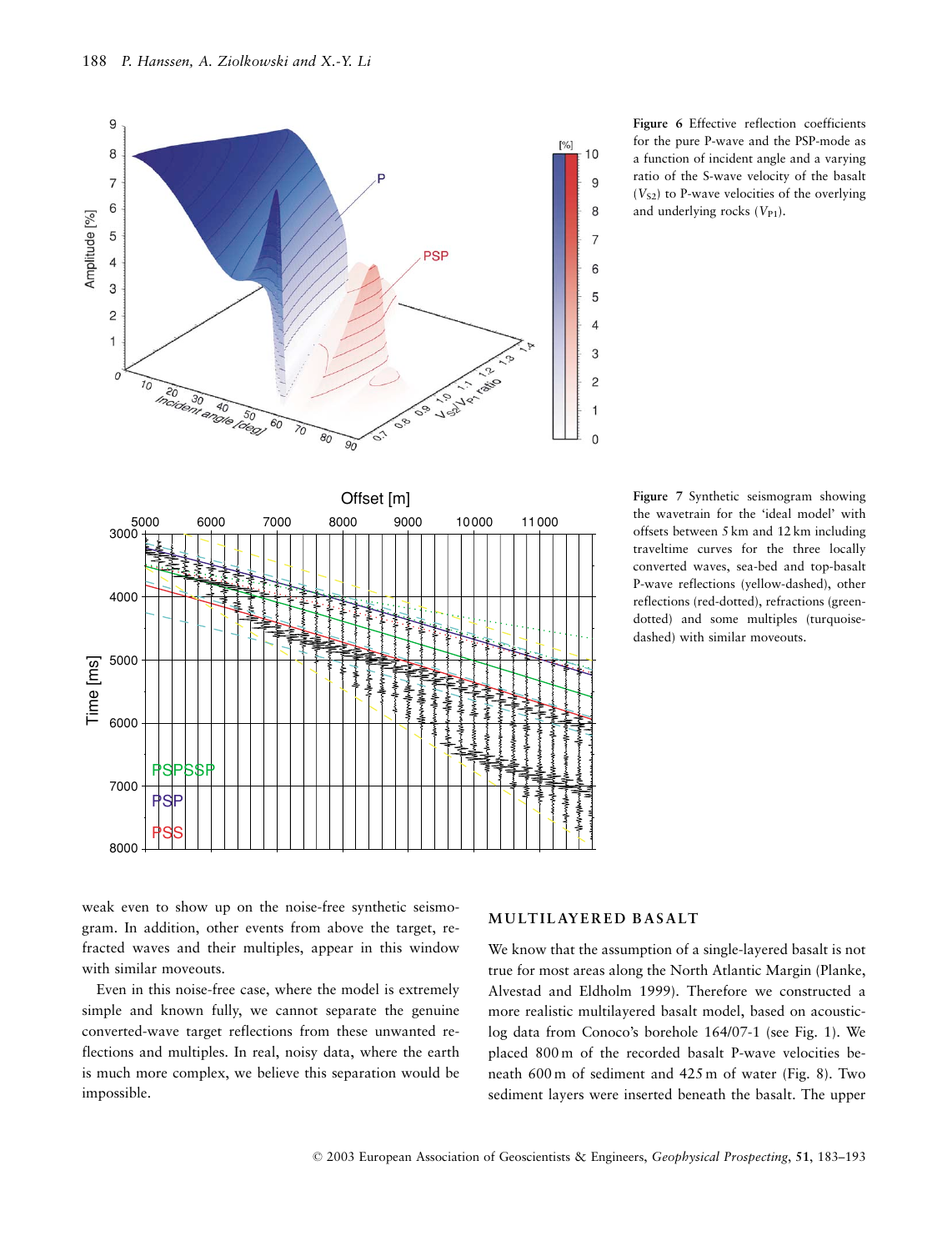

Figure 8 P-wave velocity model using part of the acoustic log of borehole 164/07-1 through basalt and one deep sub-basalt reflector.

one ( $V_P = 3000$  m/s and  $V_S = 1732$  m/s) and the lower one  $(V_P = 4000 \text{ m/s}$  and  $V_S = 2309 \text{ m/s}$  formed a sub-basalt target interface with a P-wave velocity difference of 1000 m/s at 5025 m depth: deep enough to avoid overlying basalt reflections. Within the basaltic interval the average P-wave velocity is about 4500 m/s and varies rapidly between 2300 m/s and 6400 m/s. Also the density in this zone shows abrupt changes between  $1.5 \text{ g/cm}^3$  and  $2.9 \text{ g/cm}^3$ . We resampled the original P-wave velocity and density at 2 m intervals to incorporate most of the thin sedimentary layers between basalt flows and to consider velocity gradients within the different basalt layers. The S-wave velocity was calculated for an isotropic model using a  $V_P/V_S$  ratio of 1.8.

The synthetic seismogram using a delayed three-loop Ricker wavelet with a centre frequency of 35 Hz is shown in Fig. 9 (left). The pure P-wave reflection from beneath the basalt is not visible due to the sea-surface-related multiple contaminations. If we remove the sea-surface from our model, the resulting seismogram (Fig. 9, right) clearly shows the pure P-wave reflection from the target. For an area with homogeneous, thinly layered basalts, only the free-surface multiples hide deep sub-basalt reflections. However, if we moved our target interface just 100 m beneath the basalt sequence, the target reflection would also be obscured by internal basalt multiples and mode-converted basalt waves around 1.5 s two-way traveltime.

In order to examine the response of the sub-basalt target only, we calculated the synthetic seismogram for the original model again, but without the deepest layer. This removes the target interface and leaves only a sedimentary half-space below the basalt. Subtracting this result from the original seismograms, one with and one without the sea-surface, produces the seismograms shown in Fig. 10. The traveltime curves for the strongest reflections are plotted in red. PS-wave stands for only P-modes down to the target, only S-modes from the target to the sea-bed and a P-wave through the water to the hydrophones. The PSSSSS-wave runs in P-mode down to the top of the basalt, from thereon only in S-mode until it changes to P-mode on the way through the water to the hydrophones. The shear wave contains only S-modes below the sea-bed and P-modes inside the water. The calculations show that even without sea-surface multiples and knowledge of the model, none of the converted target waves can be traced except the pure P-wave.

Figure 11 (right) shows the effective reflection coefficients for the six strongest sub-basalt responses and two interbed multiples. As the synthetic seismograms showed, the pure P-wave is by far the strongest mode to be expected in streamer data. Its amplitude has a maximum at near-offsets of about 0.7% of the source amplitude. The calculation confirms the findings from Fig. 10, that even interbed multiples are stronger than any of the converted waves. Moreover this is not only at near-offsets but applies over the whole measured offset range. Figure 11 (left) shows the converted waves in detail. The common PS-wave has the strongest amplitude around 2700 m, which is at least 20 times weaker than the pure P-wave. The second strongest of these converted waves is the 'shear wave'. This shows that ocean-bottom recordings and shooting might be successful in recording other strong responses from beneath the basalt (Hanssen, Li and Ziolkowski 2000). Figure 11 also confirms that the PSP-mode has a very weak amplitude if the S-wave velocities of the basalt layers do not match the overlying and underlying P-wave velocities. The calculation confirms also that the PSS-mode is less sensitive to a velocity match. Owing to the complex velocity structure of the basalt sequence, we find a new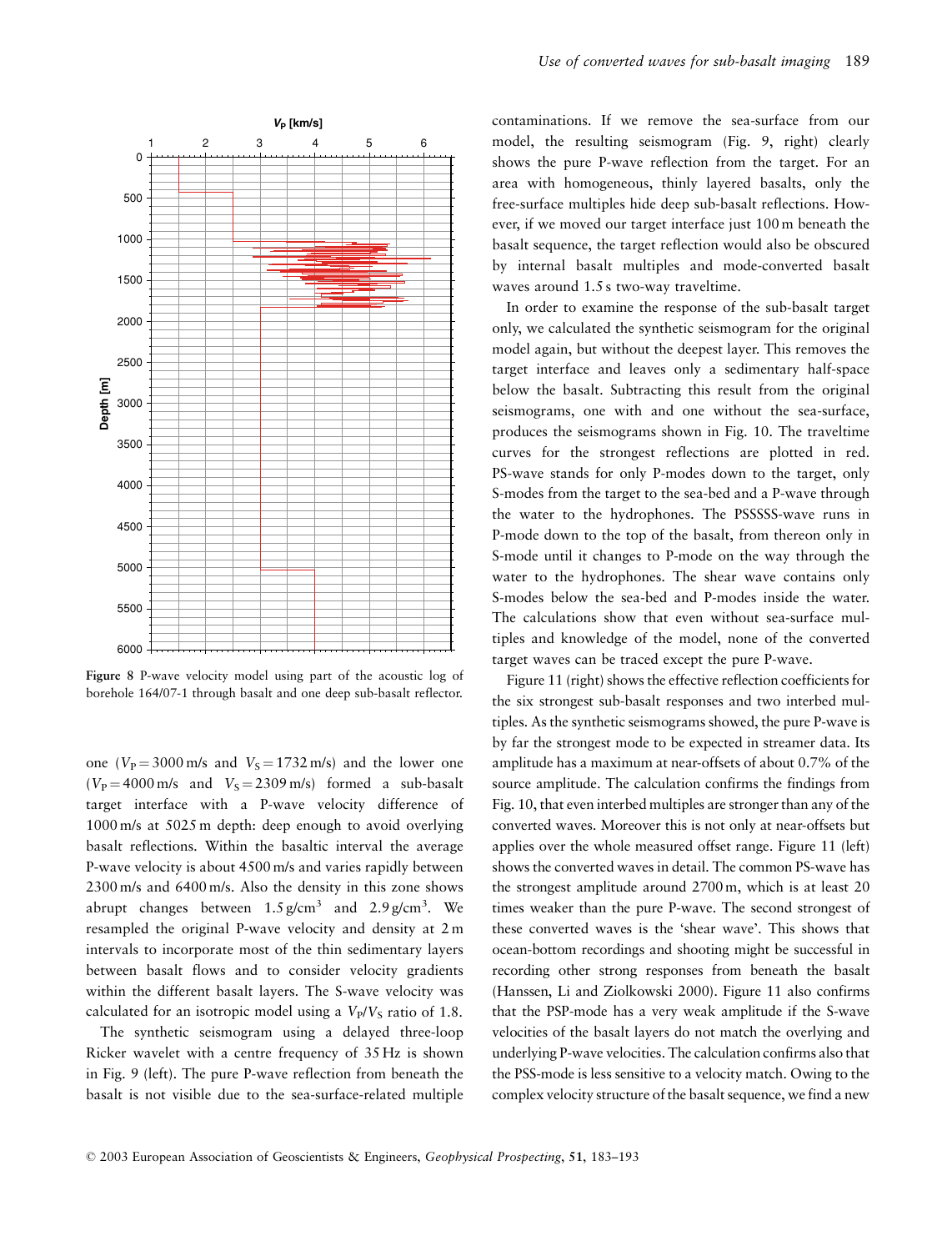

Figure 9 Synthetic seismograms for the multilayered basalt model of Fig. 8, showing P-wave traveltime curves for reflections from the top of the basalt (blue) and the sub-basalt interface (red). Left: including sea-surface; right: without sea-surface.

locally converted wave with amplitudes similar to the PSS-wave. The PSSSSS-wave has amplitudes higher than the PSS-mode but would probably improve when measured on the sea-bed. However, handling this type of mode would require non-standard processing due to its asymmetrical travelpath.

Another striking difference from the results of the models with one solid basalt layer (Fig. 3) is the shift of higheramplitude reflections to shorter offsets when using the multilayered model from the seismic borehole data. The five most energetic target reflections have their maximum amplitudes between 2100 and 2700 m and could be recorded with a standard 6 km streamer. The exact offset for the maximum amplitude peak is of course dependent on the depth of the different layers and also on the velocities, and is especially sensitive to the velocities of the basalt layers.

The transmission through the multilayered basalt sequence also dramatically changes the amplitude behaviour of all converted waves over offset. Owing to the varying thicknesses and velocities of the thin layers and the presence of numerous high-contrast interfaces, the amplitudes are well behaved and do not show the frequent polarity reversals that are observed with single-layered models (Fig. 3). At far-offsets beyond 8000m, the converted waves are either refracted (PS-wave) or their amplitudes become negligible.

## DISCUSSION AND CONCLUSION

Our study of full-waveform synthetic seismograms and effective reflection coefficients shows that the pure P-wave is better suited to imaging sedimentary interfaces beneath a high-velocity basalt sequence than any locally converted wave. Even in an ideal case with one homogeneous basalt layer, where the S-wave velocity exactly matches the overlying and underlying P-wave velocities, the pure P-wave reflection contains more energy than any other mode. Additionally, the weak locally converted waves are masked at far-offsets by other reflections, refractions and interbed multiples with similar moveouts. For a single-layered basalt model, the symmetrical PSP-mode is the strongest converted reflection at far-offsets and the PSS-wave is the second strongest. Using a more realistic model based on an acoustic log reveals that the PSP-wave reflection has negligible amplitudes. This is due to the thinly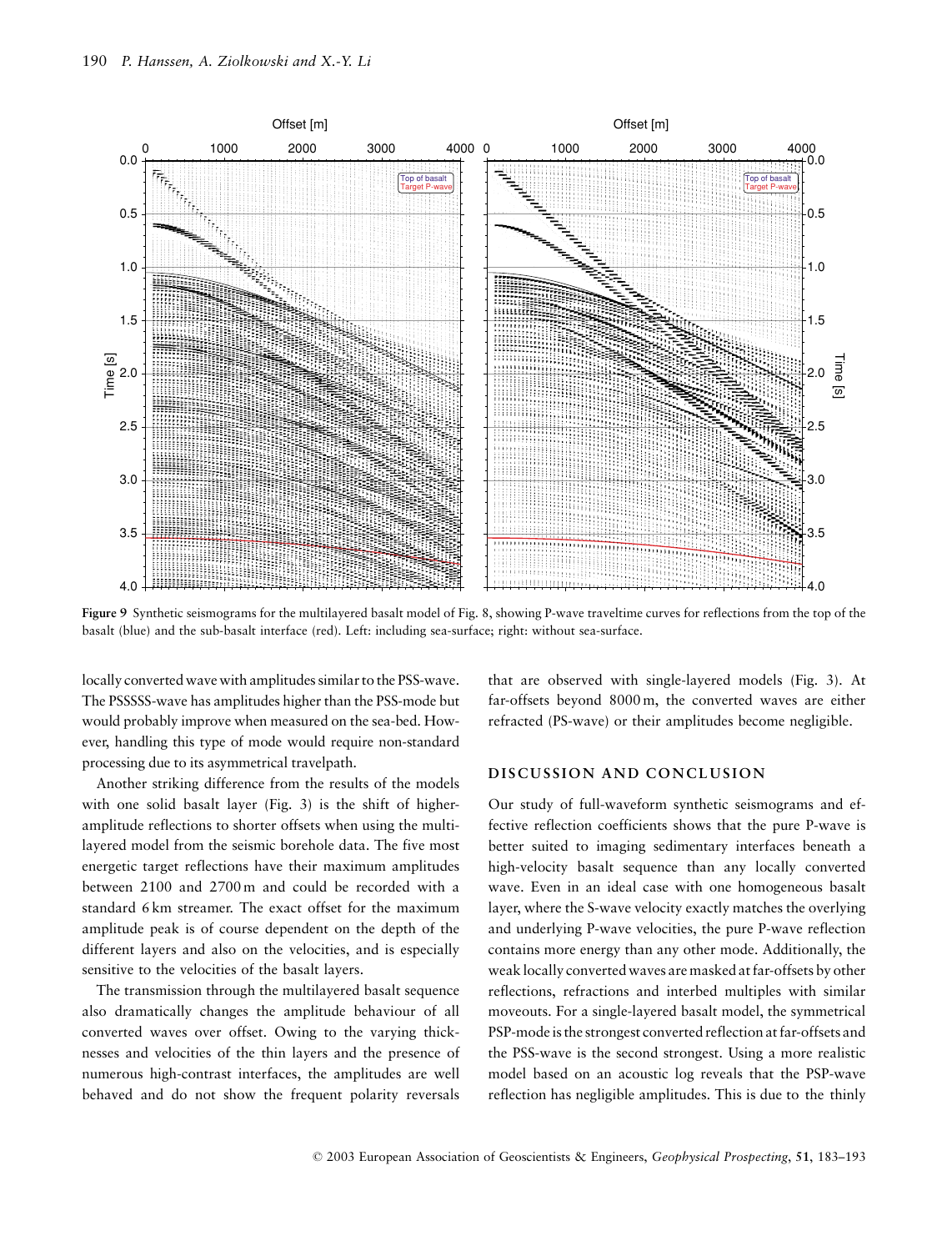

Figure 10 Shot gathers showing the seismic response of the sub-basalt interface only (see text for details) with plotted traveltime curves for associated target reflections. Left: including sea-surface; right: without sea-surface.

layered structure of basalt sequences and the resulting mismatch of S- and P-wave velocities. In this case, the PSS-wave transports more energy back from a sub-basalt target than the PSP-mode. Also, the strongest locally converted wave becomes a PSSSSS-wave with an asymmetrical path. Owing to the upgoing S-mode at the sea-bed of this wave, an oceanbottom recording would be favourable. In the case of an OBC/S recording, we can expect additional strong amplitudes from PS-waves at mid-offsets. A pure shear wave might be recorded using an appropriate sea-bed source. If it is planned to use locally converted modes to image beneath basalts, not only must the sea-surface-related multiples be removed but also interbed multiples. If this can be reliably performed for streamer data at mid- to far-offsets, then it would be preferable to use just the pure P-waves at nearoffsets because their amplitudes are a multiple of 10 times stronger than the amplitude of any converted wave through a thinly layered basalt sequence. Data from other boreholes in basalt-covered areas show similar layered basalt structures as they are formed by single lava flows. It is therefore highly

unlikely that matching velocities, which allow the use of Purnel et al.'s (1990) idea, will be observed. The only occasion to observe locally converted waves will probably be in the case of an 'ideal-model' situation such as a single basalt laver or a single sill. Even then, OBC/S or VSP recordings would be required to enhance the weak, converted reflections. The amplitude response from beneath a thinly layered sequence increases with decreasing frequency (see also Ziolkowski et al. 2003). In addition, absorption will influence the effective reflection coefficients, but in general both effects do influence all wave types, more or less equally.

### **ACKNOWLEDGEMENTS**

We thank Jonathan Scorer, Conoco (UK) Ltd and tranche partners for making the borehole data available to us and for permission to publish the data. P.H. and X.-Y.L. are funded by the sponsors of the Edinburgh Anisotropy Project. This work is published with the approval of the Director of the British Geological Survey and the EAP sponsors: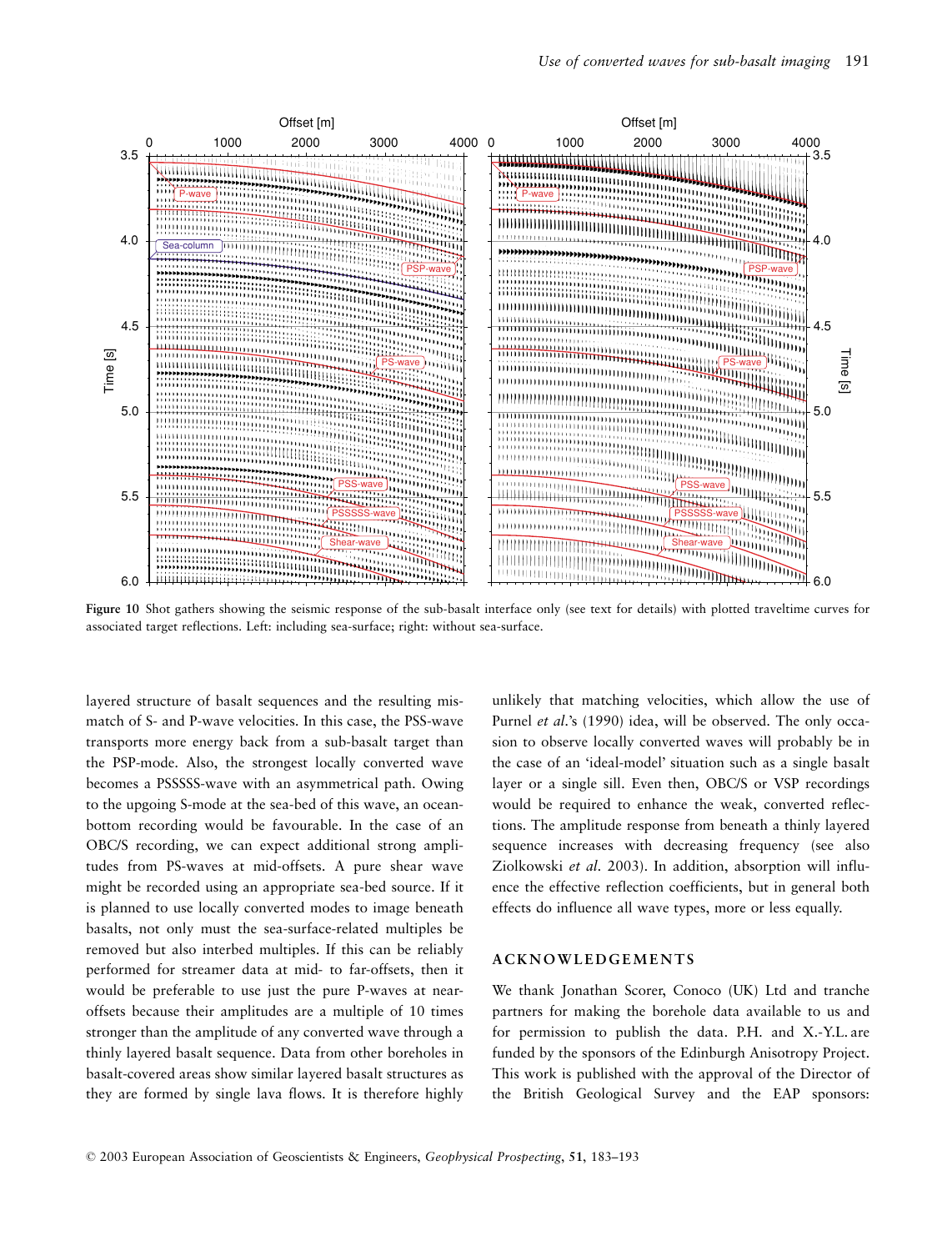

Figure 11 Left: effective reflection coefficients for the six strongest sub-basalt target reflections and two peg-leg multiples, based on the multilayered model of Fig. 8. Right: enlarged view of the expected amplitudes for converted modes.

Eni-Agip, BGS, BP, Chevron, CNPC, Conoco, Norsk-Hydro, Landmark, PetroChina, PGS, Phillips, Schlumberger, Texaco, Trade Partners UK and Veritas DGC.

## **REFERENCES**

- Aki K. and Richards P.G. 1980. Quantitative Seismology Theory and Methods, Vol. 1. W.H. Freeman.
- Frühn J., White R.S., Fliedner M., Richardson K.R., Cullen E., Latkiewicz C., Kirk W. and Smallwood J.R. 1998. Two-ship large aperture seismic profiles - application to imaging through basalt. 60th EAGE Conference, Leipzig, Germany, Extended Abstracts 1, 1-47.
- Hanssen P., Li X.-Y. and Ziolkowski A. 2000. Converted waves for sub-basalt imaging? 70th SEG meeting, Calgary, Canada, Expanded Abstracts, MC 2.3.
- Hanssen P., Ziolkowski A. and Li X.-Y. 1998. Sub-basaltic imaging using converted shear-waves. Transfer Report, Department of Geology and Geophysics, University of Edinburgh.
- Hughes S., Barton P.J. and Harrison D. 1998. Exploration in the Shetland-Faeroe Basin using densely spaced arrays of oceanbottom seismometers. Geophysics 63, 490-501.
- Jarchow C.M., Catchings R.D. and Lutter W.J. 1994. Largeexplosive sources, wide-recording aperture, seismic profiling on the Columbia Plateau, Washington. Geophysics 59, 259-271.
- Kodaira S. et al. 1998. Structure of a volcanic continental margin derived from ocean-bottom seismographic data: the Northern Vøring Margin, off Norway. Pure and Applied Geophysics 152, 1-21.
- Li X.-Y. and MacBeth C.D. 1996. Sub-basaltic imaging using converted shear-waves: a quantitative study. Technical Report WL/96/ 09C, British Geological Survey.
- Li X.-Y., MacBeth C., Hitchen K. and Hanssen P. 1998. Using converted shear-waves for imaging beneath basalt in deep water plays. 68th SEG meeting, New Orleans, USA, Expanded Abstracts, 1369-1372.
- Longshaw S.K., Sunderland J. and Horn I. 1998. Mode conversion and multiples. 68th SEG meeting, New Orleans, USA, Expanded Abstracts, 1340-1342.
- Pálmason G. 1965. Seismic refraction measurements of the basalt lavas of the Faeroe Islands. Tectonophysics 2, 475-482.
- Planke S., Alvestad E. and Eldholm O. 1999. Seismic characteristics of basalt extrusive and intrusive rocks. The Leading Edge 18,  $342 - 348$
- Purnel G.W., McDonald J.A., Sekharan K.K. and Gardner G.H.F. 1990. Imaging beneath a high-velocity layer using converted waves. 60th SEG meeting, San Francisco, USA, Expanded Abstracts, 752-755.
- Richardson K.R., White R.S., England R.W. and Fruehn J. 1999. Crustal structure east of the Faroe Islands: mapping sub-basalt sediments using wide-angle seismic data. Petroleum Geoscience 5, 161-172.